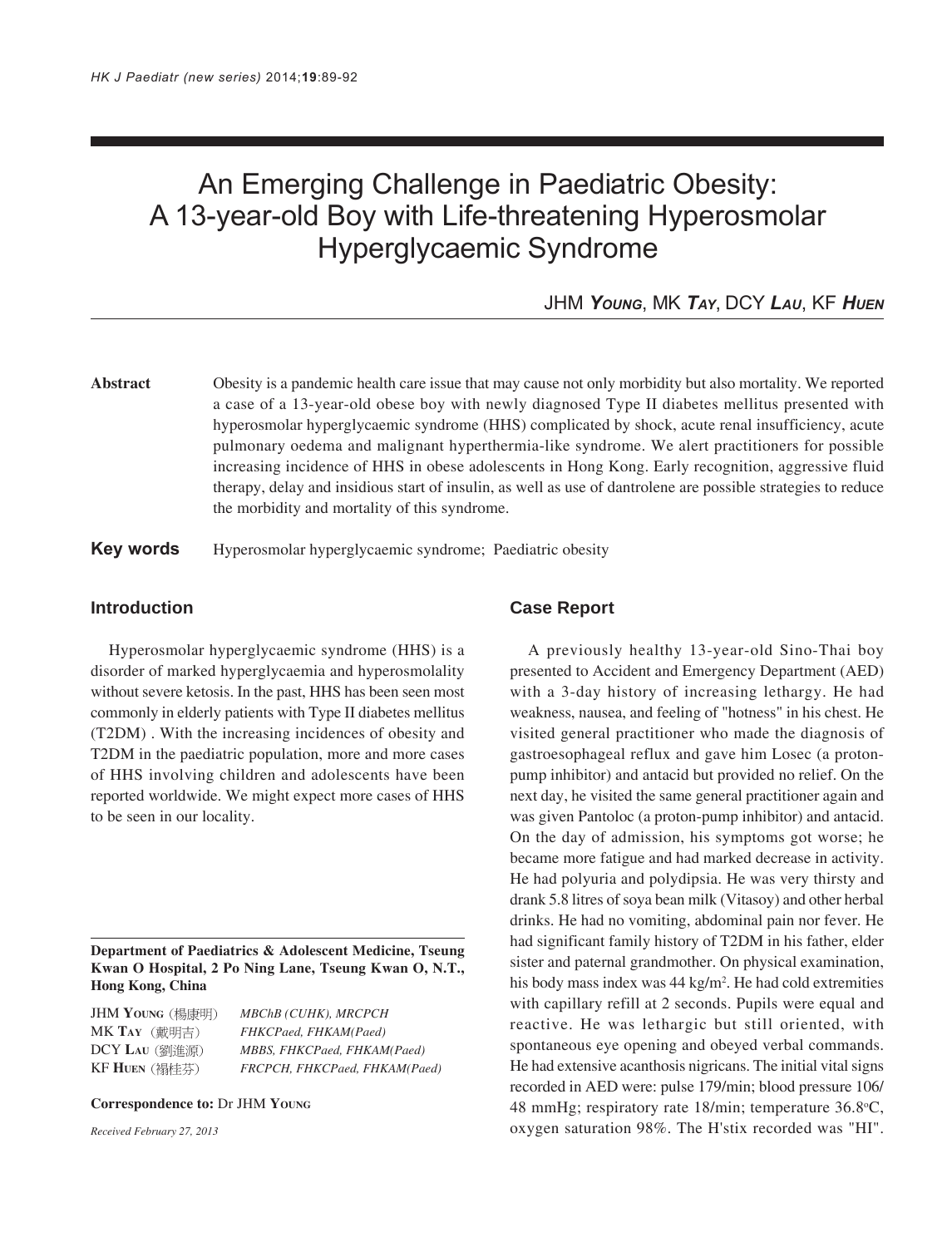However, the true blood glucose and urinalysis were not checked. Venous blood gas and electrolyte showed pH 7.108; bicarbonate 10.4 mmol/L; sodium 123 mmol/L; potassium 6.8 mmol/L. Electrocardiogram showed sinus tachycardia with tented T wave. He was given 10 ml/kg normal saline at full rate and 0.05 units/kg/h actrapid infusion at AED. There was response to the fluid challenge and the heart rate decreased to 135/min but the blood pressure remained low, 102/35 mHg. On-call paediatrician was consulted. Blood glucose was checked and he was transferred to intensive care unit (ICU). He was treated as diabetic ketoacidosis (DKA) and the rate of insulin drip was increased to 0.1 units/kg/h and was given normal saline at a rate of 220 ml/h. Catheterisation of bladder was done and urine dipstick showed ketone 1+ and glucose 3+. The alarming laboratory blood glucose result came back only five hours after admission. It was 105.4 mmol/L! Laboratory-determined chemistries showed serum sodium 123 mmol/L (132-145 mmol/L); corrected sodium after adjusting for hyperglycaemia was 170 mmol/L; potassium 7.3 mmol/L (3.5-5.1 mmol/L); urea 21.2 mmol/L (1.8-6.0 mmol/L); creatinine 314 mmol/L (50-77 mmol/L). The calculated osmolality was 375.6 mOsm/kg. The measured serum osmolality was 403 mOsm/kg (275-295 mOsm/kg). Cardiac enzyme, troponin T was 46 ng/L (<14 ng/L). Creatine phosphokinase (CPK) was 3688 U/L (<270 U/L). Blood and urine cultures were negative. Chest X-ray was normal.

In the first six hours after admission, there was a reciprocal relation between the blood glucose and the heart rate and patient's clinical status deteriorated. The blood glucose dropped sharply from 105.6 mmol/L to 64.7 mmol/L at a rate of 6.8 mmol/h. He became more tachycardiac and hypotensive as the blood glucose dropped. The urine output decreased from osmotic diuresis to oliguria. Approximately 2500 ml of fluid was given in the first six hour after admission. Central venous line was inserted to facilitate fluid replacement and monitoring. Shock was treated by aggressive fluid replacement up to 1000 ml/h normal saline. But at the same time, oliguria and acute renal insufficiency set in. Insulin was stopped and inotropes with dopamine and dobutamine were started to improve the renal perfusion.

The patient developed rhabdomyolysis evidenced by rising CPK and the positive urine myoglobin. A rising temperature was noted, though there was no evidence of infection. Malignant hyperthermia-like syndrome was suspected and dantrolene infusion was given. The fever came down and the CPK peaked at 7349 U/L. The patient then developed acute pulmonary oedema at around 17 hours after admission. While intubation and haemofiltration were anticipated for acute pulmonary oedema and acute renal insufficiency, the acute pulmonary oedema resolved gradually after multiple doses of diuretics. A total of approximately 19 litres of fluid was given in the first 24 hours after admission. He was haemodynamically more stable after the aggressive fluid replacement. 0.9% saline was changed to 0.75% saline in view of hypernatraemia. Phosphate and potassium were added to the intravenous fluid.

After adequate fluid replacement, insulin was restarted at low dose 20 hours after admission and the blood glucose gradually returned to normal. The patient was much better 36 hours after admission with the blood glucose normalised and acidosis corrected. The patient was discharged from ICU to the paediatric ward three days after admission. He went into polyuric phase for five days. Serum sodium level was normal on Day 11 and CPK on Day 15. Insulin was off on Day 24. The creatinine that peaked at 417 umol/L, returned to normal on Day 36 of illness.

Other laboratory results showed insulin 28.1 uIU/ml  $(2.6-24.9 \text{ uIU/ml}, \text{paired plasma glucose } 5.6 \text{ mmol/L});$ anti-islet cell antibody negative; C-peptide 0.12 nmol/L (0.27-1.27 nmol/L) and HbA1c 13.3% (4-6%). The lipid profile checked in the recovery phase was normal. Cardiac enzyme was normalised. Echocardiogram showed fraction shortening of 34% and ejection fraction of 52%. He was discharged with a prescription of 500 mg metformin two times per day with good blood glucose control (Haemstix 5 to 7 mmol/L, pre-feed). The schematic presentation for the clinic progress of the patient was shown in Figure 1.

#### **Discussion**

Childhood T2DM has increasing incidence in Hong Kong. Huen et al reported that the standardised age-adjusted incidence of T2DM was 2.1/100,000/year for 10-18-year age-group.<sup>1</sup> There is a significant increase in the incidence rate of T2DM with an increase of about 4.0 new cases/year for the paediatric population.<sup>1</sup> A serious complication of T2DM is HHS. It is estimated that 3.7% of newly diagnosed pediatric T2DM patients will have HHS.<sup>2</sup> The mortality rates in patients with HHS vary between  $10\%$ <sup>3</sup> and  $37\%$ .<sup>4</sup> It is thought that diagnosis delay may account for these mortalities.<sup>3</sup>

The American Diabetes Association has proposed the following criteria for the diagnosis of HHS: plasma glucose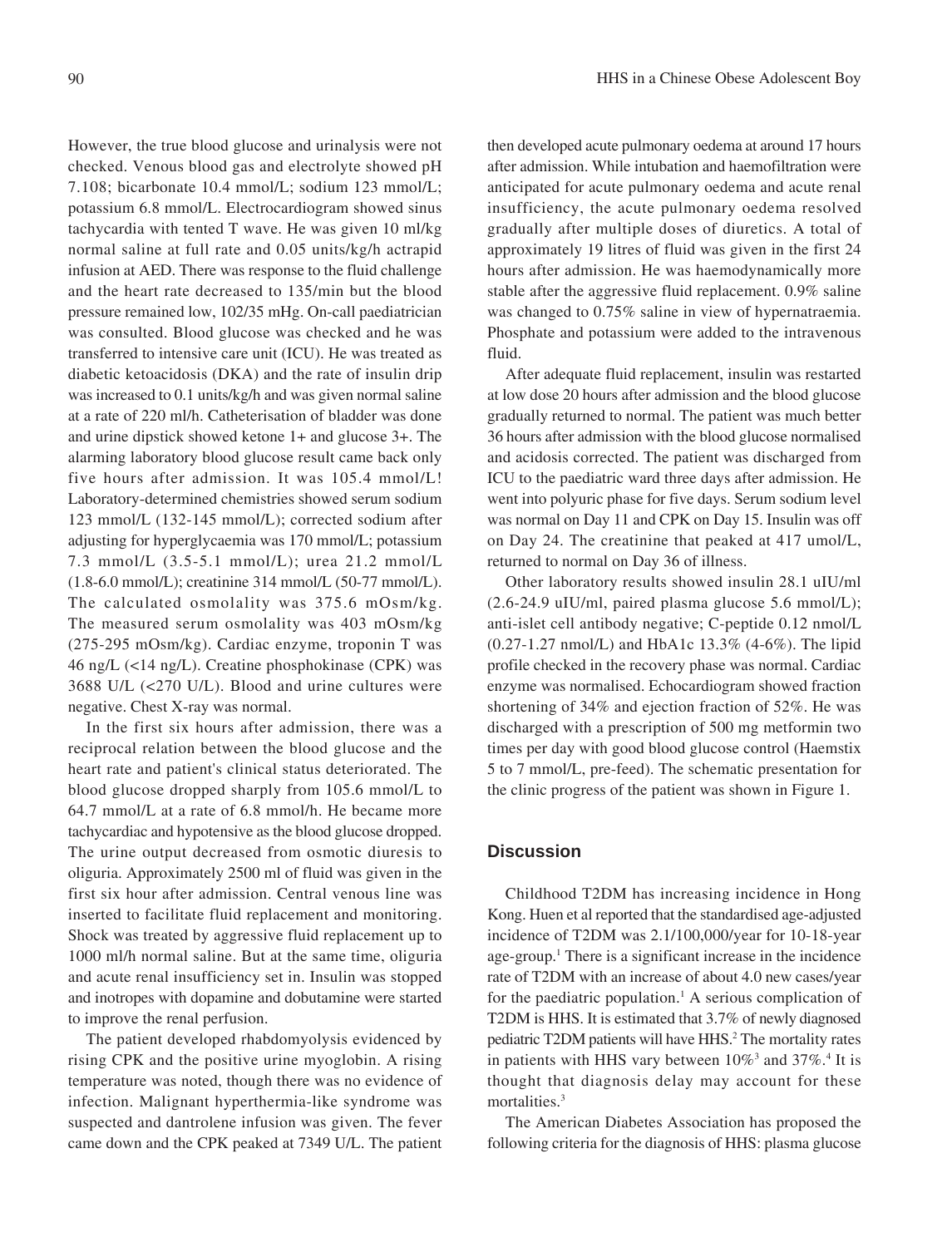>33 mmol/L, serum bicarbonate >15 mmol/L, no or small ketonuria <1.5 mmol/L, effective serum osmolality >320 mOsm/kg, and associated stupor or coma.<sup>5</sup> The clinical presentation of HHS could be explained by the pathophysiology of HHS. The hyperosmolality in HHS patients was accounted by the marked hyperglycaemia and severe fluid and electrolyte loss.

Hyperglycaemia was the result of deficit in insulin action with concomitant increase in action of counterregulatory hormones. The counterregulatory hormones stimulated glucose production in liver and reduced glucose utilisation in adipose tissue, muscle and liver. Compared with pathophysiology of DKA, patients with HHS had lower level of ketosis. This might be explained by insulin action in HHS patients was still adequate to suppress lipolysis but insufficient to facilitate glucose uptake by muscle, liver and adipose tissue.4

Dehydration and electrolyte loss were usually more severe in HHS than in DKA patient. The increase in osmolality preserved the intravascular volume made the dehydration less obvious.<sup>4</sup> Our patient had 15% dehydration, but his morbid obesity and hypernatraemic dehydration made the assessment of hydration status inaccurate. He had visited general practitioner twice, but **(1a) (1b)** no correct diagnosis was made. The insidious and subtle

presentation made the diagnosis difficult and appropriate management delayed. What made the situation worse, our patient had drunk 5.8 litres of carbohydrate-rich, high sodium content drinks. The ingestion of carbohydrate-rich drinks worsened the osmotic diuresis. As more water than sodium was lost in the urine, resulting in hypernatraemia that was further exacerbated by high sodium intake. McDonnell et al reported similar cases in which five patients presented with newly diagnosed diabetes had complication of hyperosmolality and required intensive care and haemofiltration after taking large amount of carbohydrate fluid intake.<sup>6</sup>

Lawson Wilkins Paediatric Endocrine Society (LWPES) suggests that early insulin treatment is unnecessary and may increase mortality in HHS patient.7 Unfortunately, in our patient, the diagnosis of HHS was delayed and the patient was managed as DKA at the initial stage. Early start of insulin caused a rapid drop in blood glucose. Hypovolaemic shock was the result of the osmotic shift from the intravascular space. In fact, this could be prevented if the diagnosis of HHS was considered earlier. Besides delayed administration of insulin, LWPES suggests that rates of fluid replacement in children should be more rapid than those recommended for DKA.7 Canarie et al studied 20 HHS paediatric patients retrospectively. They found serious



**Figure 1** Clinical progress of the patient in the first 36 hours after admission.